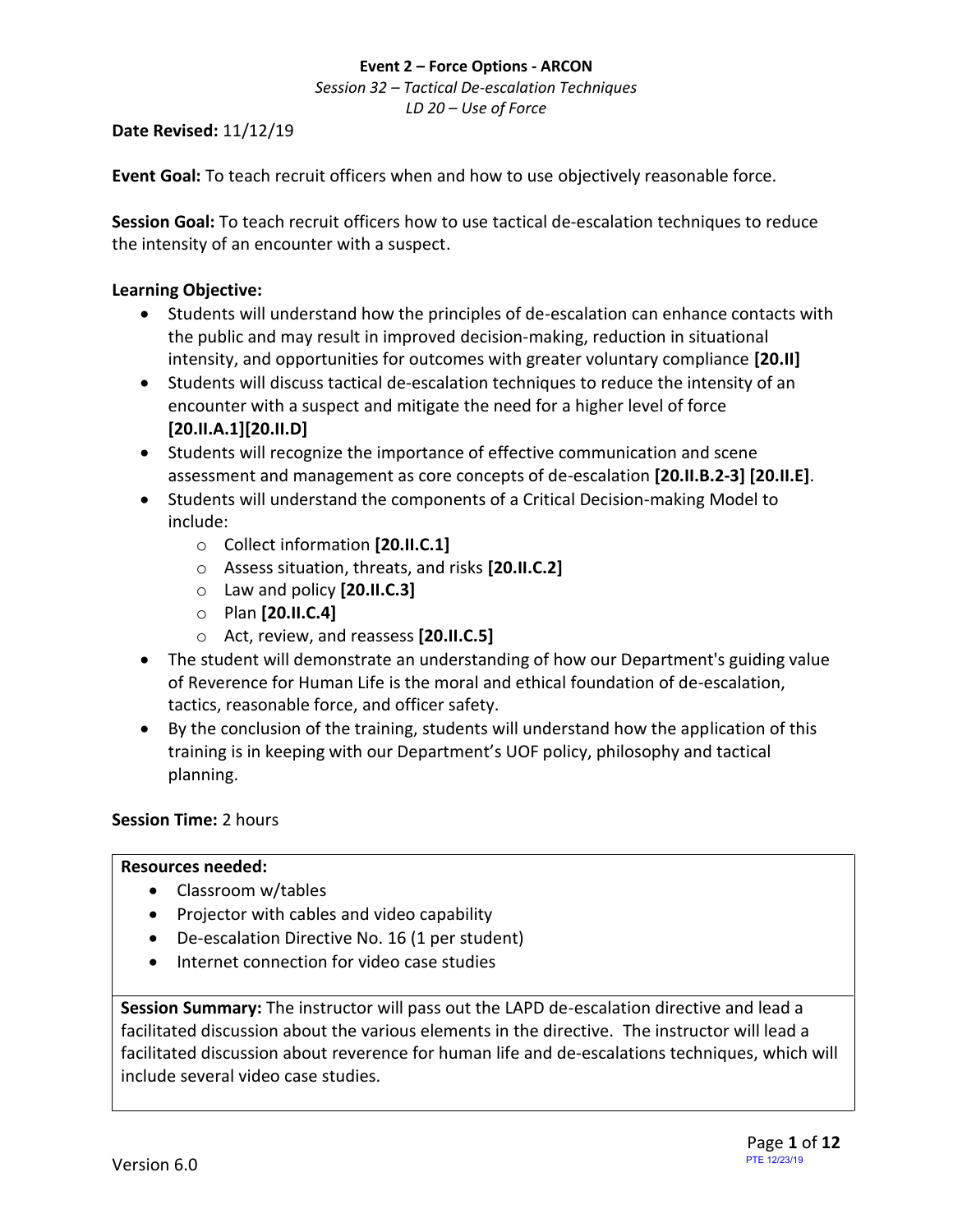*Session 32 – Tactical De-escalation Techniques*

|    | <b>Outline</b>                                                                                                                                                                                                                                                                                                                                                                                                                                                                                                                                                                                                                                                                                                                                                                                                                                                                                                                                                                                                                                                                                                                                                                                                                                                                                                                            | <b>Instructor Notes</b>                                                                                                                                                                                                                                                                                                                                                                                                                                                                                                                                                                                                                                                                                                                                                                                                                                                 |
|----|-------------------------------------------------------------------------------------------------------------------------------------------------------------------------------------------------------------------------------------------------------------------------------------------------------------------------------------------------------------------------------------------------------------------------------------------------------------------------------------------------------------------------------------------------------------------------------------------------------------------------------------------------------------------------------------------------------------------------------------------------------------------------------------------------------------------------------------------------------------------------------------------------------------------------------------------------------------------------------------------------------------------------------------------------------------------------------------------------------------------------------------------------------------------------------------------------------------------------------------------------------------------------------------------------------------------------------------------|-------------------------------------------------------------------------------------------------------------------------------------------------------------------------------------------------------------------------------------------------------------------------------------------------------------------------------------------------------------------------------------------------------------------------------------------------------------------------------------------------------------------------------------------------------------------------------------------------------------------------------------------------------------------------------------------------------------------------------------------------------------------------------------------------------------------------------------------------------------------------|
| I. | De-escalation techniques                                                                                                                                                                                                                                                                                                                                                                                                                                                                                                                                                                                                                                                                                                                                                                                                                                                                                                                                                                                                                                                                                                                                                                                                                                                                                                                  | <b>Facilitated discussion (1 hour):</b>                                                                                                                                                                                                                                                                                                                                                                                                                                                                                                                                                                                                                                                                                                                                                                                                                                 |
| В. | A. Reverence for human life [1]<br>1. Guiding principle in any use of force situation<br>It is both moral and ethical to place the<br>2.<br>highest value on human life<br>3. Not policy, but a philosophy for how to<br>approach police work<br>4. Consistent with the department's mission,<br>vision, and values [20.II.C.3]<br>5. Helps build public trust<br>6. Using tactical de-escalation techniques and<br>reasonable force demonstrates this principle<br>Tactical de-escalation policy change - special<br>order No 5 - April 2017 [2]<br>1. Officers shall attempt to control an incident<br>By using time, distance, communications, and<br>2.<br>available resources [20.II.A.1]<br>3. To de-escalate the situation<br>4. Whenever it is safe and reasonable to do so<br>C. Definition of tactical de-escalation [3]<br>1. The use of techniques<br>2. To reduce the intensity of an encounter with<br>a suspect<br>And enable an officer to have additional<br>3.<br>options<br>4. To gain voluntary compliance<br>Or mitigate the need to use a higher level of<br>5.<br>force<br>6. While maintaining control of the situation<br>D. Officer safety considerations [4]<br>1. Tactical de-escalation does not require that<br>an officer compromise his or her safety<br>2. Nor increase the risk of physical harm to the | [1] Ask - How can using tactical de-<br>escalation techniques demonstrate a<br>reverence for human life?<br>[2] Ask - What is the department policy on<br>attempting to de-escalate prior to using<br>force?<br>Handout - De-escalation Directive No. 16<br>Ask - What stands out to you in the<br>$\bullet$<br>department's directive?<br>Ask - Does this directive help or hinder<br>$\bullet$<br>your job as a police officer and why?<br>Ask - Do you think officers have<br>$\bullet$<br>changed anything in the way they<br>police since the implementation of this<br>directive? Why or why not?<br>[3] Ask - What do you think the term<br>tactical de-escalation means?<br>Are you familiar with these techniques?<br>$\bullet$<br>In what situations, do you think de-<br>$\bullet$<br>escalation would be helpful?<br>[4] Ask - What are some of the officer |
|    | public<br>3. De-escalation techniques should only be used<br>when it is safe and prudent to do so<br>In many incidents, using force may the best<br>4.<br>way to reduce the intensity of the encounter<br>Officers should not be hesitant to use<br>a.<br>force when reasonable if they reasonably<br>believe that it would mitigate the need<br>for a higher level of force<br>When the use of deadly force is justified<br>b.<br>and reasonable, officers should not<br>hesitate to protect themselves or others                                                                                                                                                                                                                                                                                                                                                                                                                                                                                                                                                                                                                                                                                                                                                                                                                        | safety issues that you should consider<br>when implementing tactical de-escalation<br>techniques?                                                                                                                                                                                                                                                                                                                                                                                                                                                                                                                                                                                                                                                                                                                                                                       |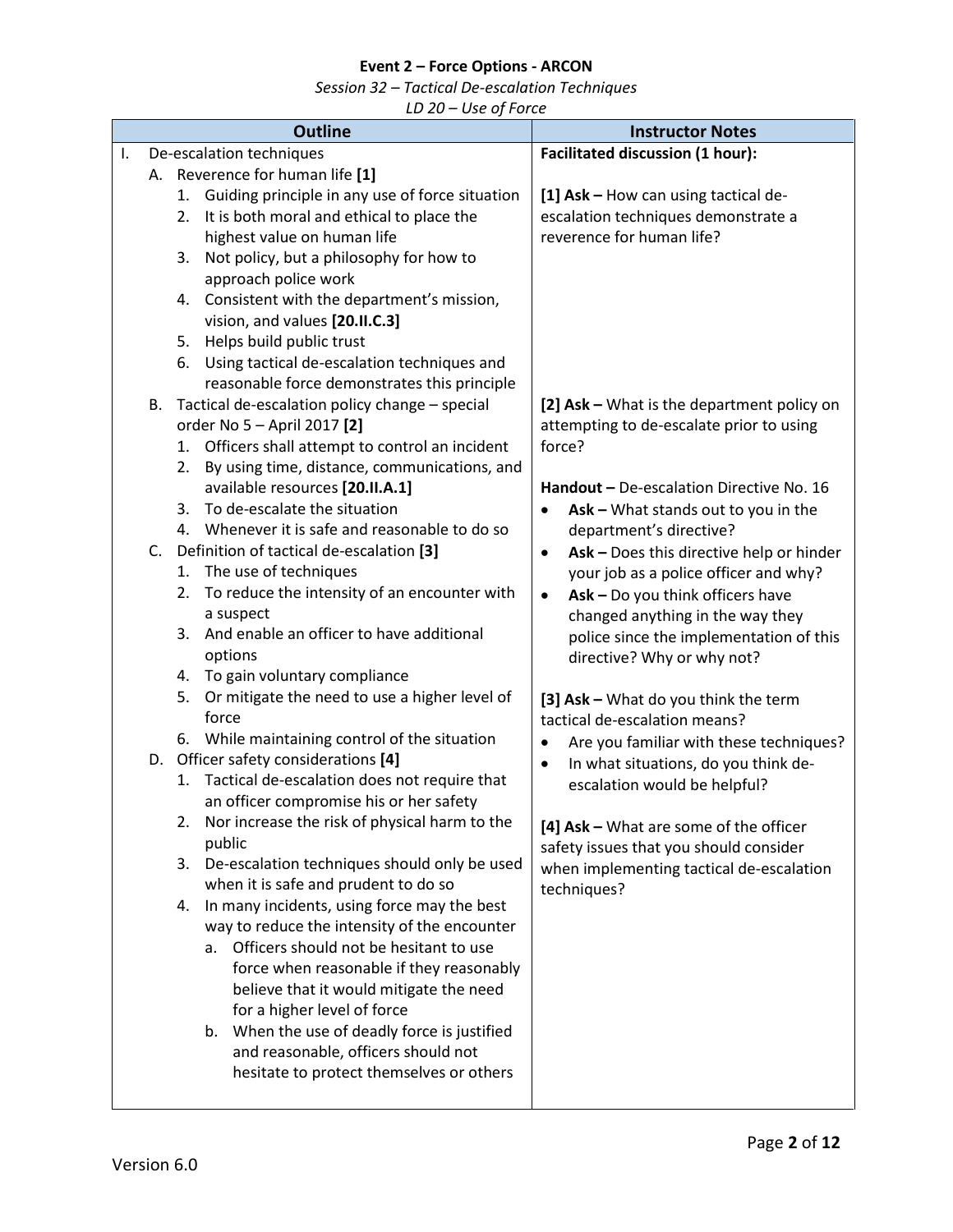| $LD$ 20 – Use of Force |  |
|------------------------|--|
|------------------------|--|

|    |    | LD ZU – USE UJ FUILE                              |                                               |
|----|----|---------------------------------------------------|-----------------------------------------------|
|    |    | Officers who fail to use force when<br>c.         |                                               |
|    |    | warranted may endanger themselves, the            |                                               |
|    |    | community, and fellow officers                    | [5] Ask - Does using force mean that          |
| Ε. |    | Using force does not equate to a failure of       | tactical de-escalation techniques failed?     |
|    |    | tactical de-escalation techniques [5]             |                                               |
|    | 1. | In many circumstances, using decisive force       | [6] Ask - Can officers use decisive force to  |
|    |    | quickly is the most effective technique to        | reduce the intensity of the encounter and     |
|    |    | reduce the intensity of the encounter and         | mitigate the need for a higher level of       |
|    |    | mitigate the need for a higher level of force     | force? Explain.                               |
|    |    | [6]                                               | Seeking: Yes, sometimes the best way to       |
|    |    | 2. De-escalation means using good tactics, but    | de-escalate is to use decisive force quickly. |
|    |    | the suspect's mindset and subsequent              |                                               |
|    |    | behavior will determine if voluntary              |                                               |
|    |    | compliance can be gained [7]                      | [7] Ask - What factor best determines if      |
|    | 3. | In many circumstances, successful use of de-      | decisive force can be gained?                 |
|    |    | escalation techniques will still result in a use  | Seeking: The suspect's behavior               |
|    |    | of force                                          |                                               |
|    |    | 4. The use and success of tactical de-escalation  |                                               |
|    |    | techniques should be judged from the              |                                               |
|    |    | perspective of all parties involved, not just     |                                               |
|    |    | the suspect's                                     |                                               |
|    |    | a. Victims or potential future victims            |                                               |
|    |    | <b>Officers</b><br>b.                             |                                               |
|    |    | c. Community members/bystanders                   | [8] Ask – What are some examples of how       |
|    |    | 5. Even the perfect "textbook" application of     | the suspect's behavior may determine the      |
|    |    | tactical de-escalation techniques may result      | result of an incident, even when officers     |
|    |    | in a use of force and injury to the suspect due   | perfectly apply tactical de-escalation        |
|    |    | to their behavior [8]                             | techniques?                                   |
| F. |    | Purpose of de-escalation [9]                      |                                               |
|    |    | 1. Overall objective of any tactical situation    | [9] Ask - What is the purpose of de-          |
|    |    | Safely gain control<br>а.                         | escalation?                                   |
|    |    | Resolve the situation<br>b.                       |                                               |
|    |    | 2. Reverence for human life                       |                                               |
|    |    | Public<br>a.                                      |                                               |
|    |    | Suspects<br>b.                                    |                                               |
|    |    | <b>Victims</b><br>C.                              |                                               |
|    |    | Officers<br>d.                                    |                                               |
|    | 3. | Increases the likelihood of safely and            |                                               |
|    |    | successfully resolving a situation                |                                               |
|    |    | If voluntary compliance is attained, safety<br>а. |                                               |
|    |    | for all parties' increases                        |                                               |
|    |    | Can increase the amount of time the<br>b.         |                                               |
|    |    | officer has, to make good decisions               |                                               |
|    | 4. | Managed response                                  |                                               |
|    |    | a. Use technique and tactics to reduce            |                                               |
|    |    | conflict [20.II.D]                                |                                               |
|    |    | Or avoid the escalation of a conflict<br>b.       |                                               |
|    |    |                                                   |                                               |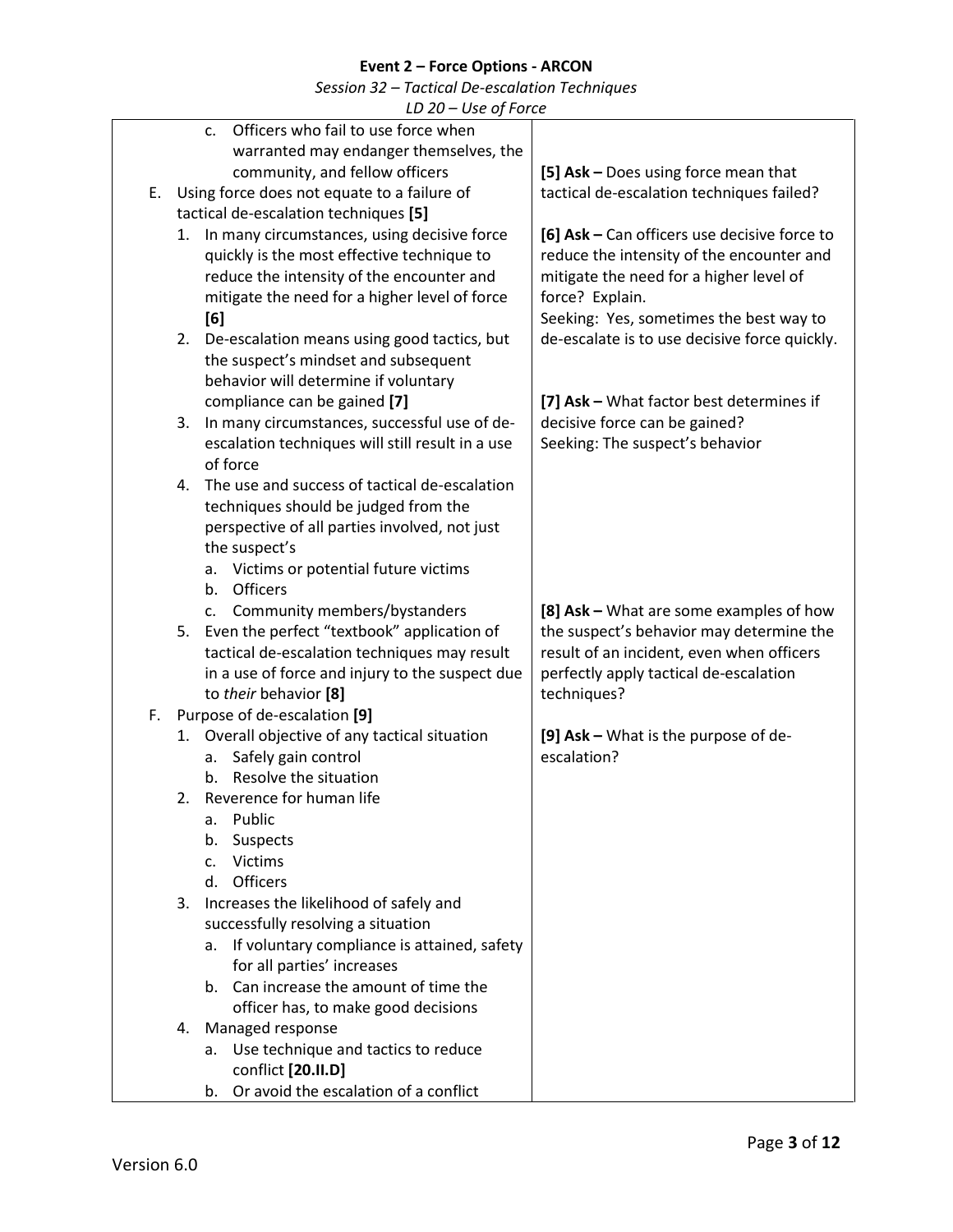| $LD 20 - Use of Force$                                |                                                     |  |  |  |
|-------------------------------------------------------|-----------------------------------------------------|--|--|--|
| Includes the transition from one force<br>$C_{\star}$ |                                                     |  |  |  |
| option to a lower level force option,                 |                                                     |  |  |  |
| thereby reducing the intensity of the                 |                                                     |  |  |  |
| encounter                                             |                                                     |  |  |  |
| Build public trust<br>5.                              | Note - There are five videos linked<br>≻            |  |  |  |
| G. Elements of de-escalation [10-14]                  | below. The instructor may use as many               |  |  |  |
| 1. Planning [20.II.C.4]                               | or as few as needed to cover the                    |  |  |  |
| Arrive with a coordinated approach<br>а.              | content.                                            |  |  |  |
| 1) Based upon initial information                     |                                                     |  |  |  |
| 2) Pre-existing knowledge of the                      |                                                     |  |  |  |
| suspect or involved parties                           |                                                     |  |  |  |
| Tactical plans must be flexible<br>b.                 |                                                     |  |  |  |
| 1) Adapt as information becomes                       | [10] Show video case study - Police Deal            |  |  |  |
| known [20.II.C.1][20.II.C.2][20.II.C.5]               | with Belligerent Man                                |  |  |  |
| 2) Coordinate with other officers                     |                                                     |  |  |  |
| Contact and cover [20.II.B.2]<br>c.                   | https://youtu.be/0-WQsNOQQF4                        |  |  |  |
| Contact officer responsibilities                      |                                                     |  |  |  |
| 1)<br>Make physical or verbal contact                 |                                                     |  |  |  |
| a)                                                    | <b>Debrief questions:</b>                           |  |  |  |
| with the suspect                                      | What elements of de-escalation did you              |  |  |  |
| (1) Distance from the suspect                         | observe in this video?                              |  |  |  |
| (a) Use as much distance as                           | What did the officers do well?<br>$\bullet$         |  |  |  |
| is reasonable based on                                | What could they improve?<br>$\bullet$               |  |  |  |
| the location and totality                             | What techniques did they use to<br>$\bullet$        |  |  |  |
| of the circumstances                                  | reduce the intensity of the incident?               |  |  |  |
| (b) Use patterns of                                   | Why were these strategies successful<br>٠           |  |  |  |
| movement to stay in a                                 | or unsuccessful?                                    |  |  |  |
| safe range                                            | With hindsight being 20/20, what other<br>$\bullet$ |  |  |  |
| (c) Increase the distance to                          | strategies do you think you could have              |  |  |  |
| create time if the suspect                            | attempted to de-escalate this scenario?             |  |  |  |
| is high risk or is                                    | Why would we try to reduce the<br>٠                 |  |  |  |
| suspected of carrying                                 | intensity of an incident like this one?             |  |  |  |
| weapons                                               | What role does the suspect's behavior               |  |  |  |
| (2) Verbalize with the suspect                        | play in our ability to de-escalate?                 |  |  |  |
| (a) Ask questions                                     | Did the suspect display any pre-fight<br>٠          |  |  |  |
| (b) Give commands                                     | indicators? What were they?                         |  |  |  |
| Use command                                           | What plan did the officers make?                    |  |  |  |
| presence                                              | Who was contact and who was cover?                  |  |  |  |
| Clear, firm voice<br>ii.                              | Did they stay in these roles? Why or                |  |  |  |
| Loud and confident,<br>iii                            | why not?                                            |  |  |  |
| but not yelling                                       | When is it unsafe to attempt de-<br>٠               |  |  |  |
| (c) Obtain information                                | escalation?                                         |  |  |  |
| Communicate with your partner<br>b)                   | What would you have done differently<br>$\bullet$   |  |  |  |
| (1) Notify your partner of                            |                                                     |  |  |  |
| possible weapons or other                             | if you were in their shoes?                         |  |  |  |
| contraband                                            | What are some of the reasons you<br>$\bullet$       |  |  |  |
|                                                       | think that officers might be reluctant to           |  |  |  |
|                                                       | de-escalate?                                        |  |  |  |
|                                                       |                                                     |  |  |  |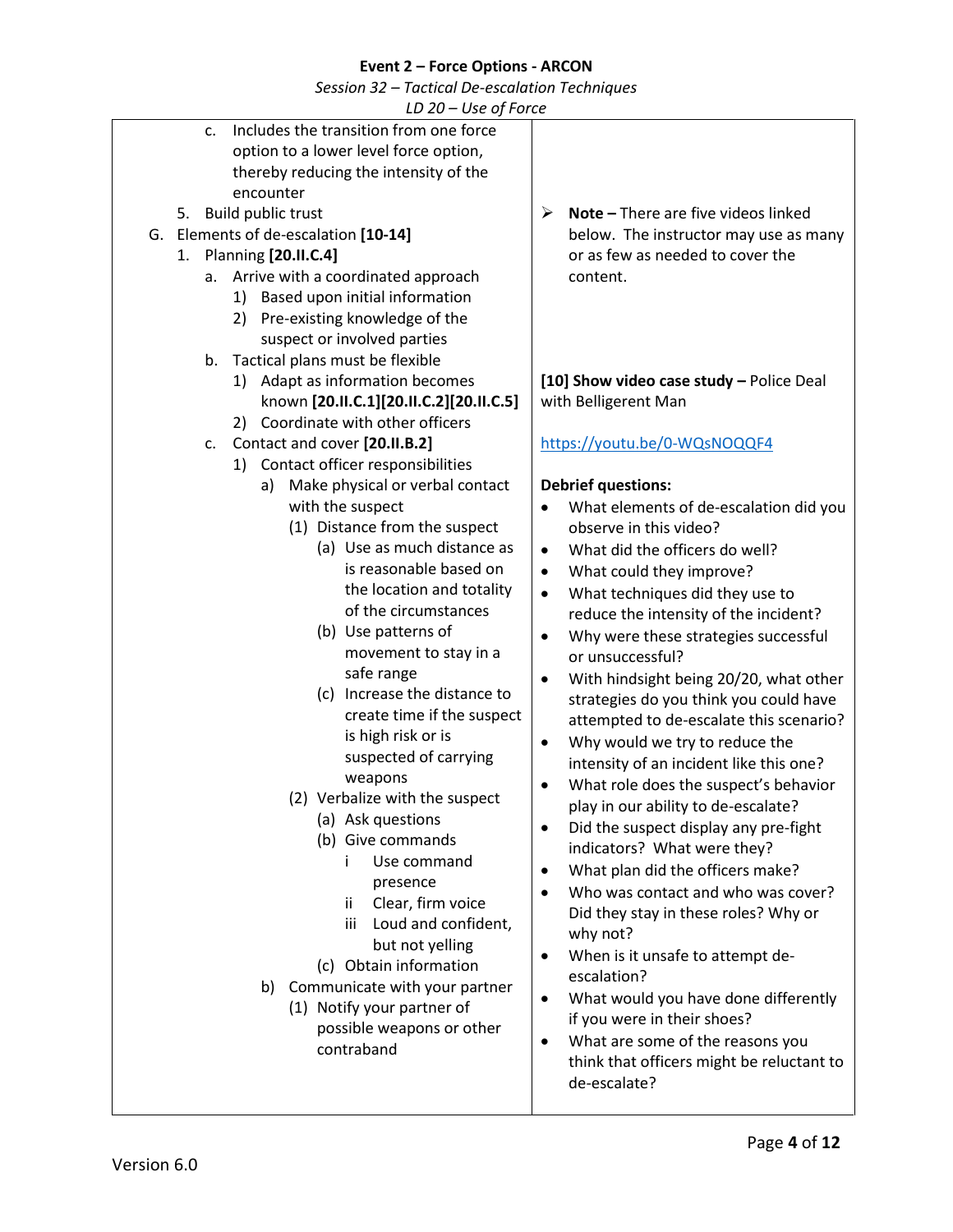| $LD 20 - Use of Force$                                                                                                                                                                                                                                                                                                                                                                                                                   |                                                                                                                                                                                                                                                                                                                                                                                                                                                                                                                                                                                                                                             |
|------------------------------------------------------------------------------------------------------------------------------------------------------------------------------------------------------------------------------------------------------------------------------------------------------------------------------------------------------------------------------------------------------------------------------------------|---------------------------------------------------------------------------------------------------------------------------------------------------------------------------------------------------------------------------------------------------------------------------------------------------------------------------------------------------------------------------------------------------------------------------------------------------------------------------------------------------------------------------------------------------------------------------------------------------------------------------------------------|
| (2) If you move a suspect or ask<br>them to move, tell your<br>partner first<br>Cover officer responsibilities<br>2)<br>a) Security and awareness<br>(1) Maintain constant<br>observation of the overall<br>situation<br>(2) Be aware of potential<br>dangers<br>(3) Protect the searching officer<br>from possible interference by<br>onlookers or associates of                                                                        | [11] Show video case study $-$ Traffic Stop                                                                                                                                                                                                                                                                                                                                                                                                                                                                                                                                                                                                 |
| the subject<br>Assist the contact officer<br>b)<br>(1) Restrain the suspect if<br>necessary<br>(2) Take possession of any found                                                                                                                                                                                                                                                                                                          | Non-example<br>https://www.youtube.com/watch?v=DbBF<br>aWzMHAQ)<br>Note: Use of Force occurs at 4:00 in video                                                                                                                                                                                                                                                                                                                                                                                                                                                                                                                               |
| weapons or contraband<br>Radio broadcasts<br>C)<br>Multiple suspect responsibilities<br>3)<br>Contact officer<br>a)<br>(1) Order all suspects to a<br>position of disadvantage<br>(2) Move suspects back one at a<br>time away from the other<br>suspects<br>(3) Search suspects one at a time<br>b) Cover officer<br>(1) Radio broadcasting<br>(2) Request additional units if<br>needed<br>(3) Keep eyes on the additional<br>suspects | <b>Debrief questions:</b><br>What elements of de-escalation did you<br>observe in this video?<br>What did the officers do well?<br>$\bullet$<br>What could they improve?<br>٠<br>What techniques did they use to<br>$\bullet$<br>reduce the intensity of the incident?<br>Why were these strategies successful<br>$\bullet$<br>or unsuccessful?<br>With hindsight being 20/20, what other<br>$\bullet$<br>strategies do you think you could have<br>attempted to de-escalate this scenario?<br>Why would we try to reduce the<br>$\bullet$<br>intensity of an incident like this one?<br>What role does the suspect's behavior<br>$\bullet$ |
| Assessment [20.II.B.3]<br>2.<br>Continuously reassess as new<br>а.<br>information is received [20.II.C.5]<br>The situation may change at any time<br>b.<br>Adjust your plan as necessary based on<br>C.<br>your assessment<br>d. Assess the suspect's behavior<br>1) Visual search<br>Not a search in the legal sense of<br>a)<br>the term<br>Does not require reasonable<br>b)<br>suspicion or probable cause                           | play in our ability to de-escalate?<br>Did the suspect display any pre-fight<br>$\bullet$<br>indicators? What were they?<br>What plan did the officers make?<br>$\bullet$<br>Who was contact and who was cover?<br>Did they stay in these roles? Why or<br>why not?<br>When is it unsafe to attempt de-<br>$\bullet$<br>escalation?<br>What would you have done differently<br>$\bullet$<br>if you were in their shoes?<br>What are some of the reasons you<br>think that officers might be reluctant to<br>de-escalate?                                                                                                                    |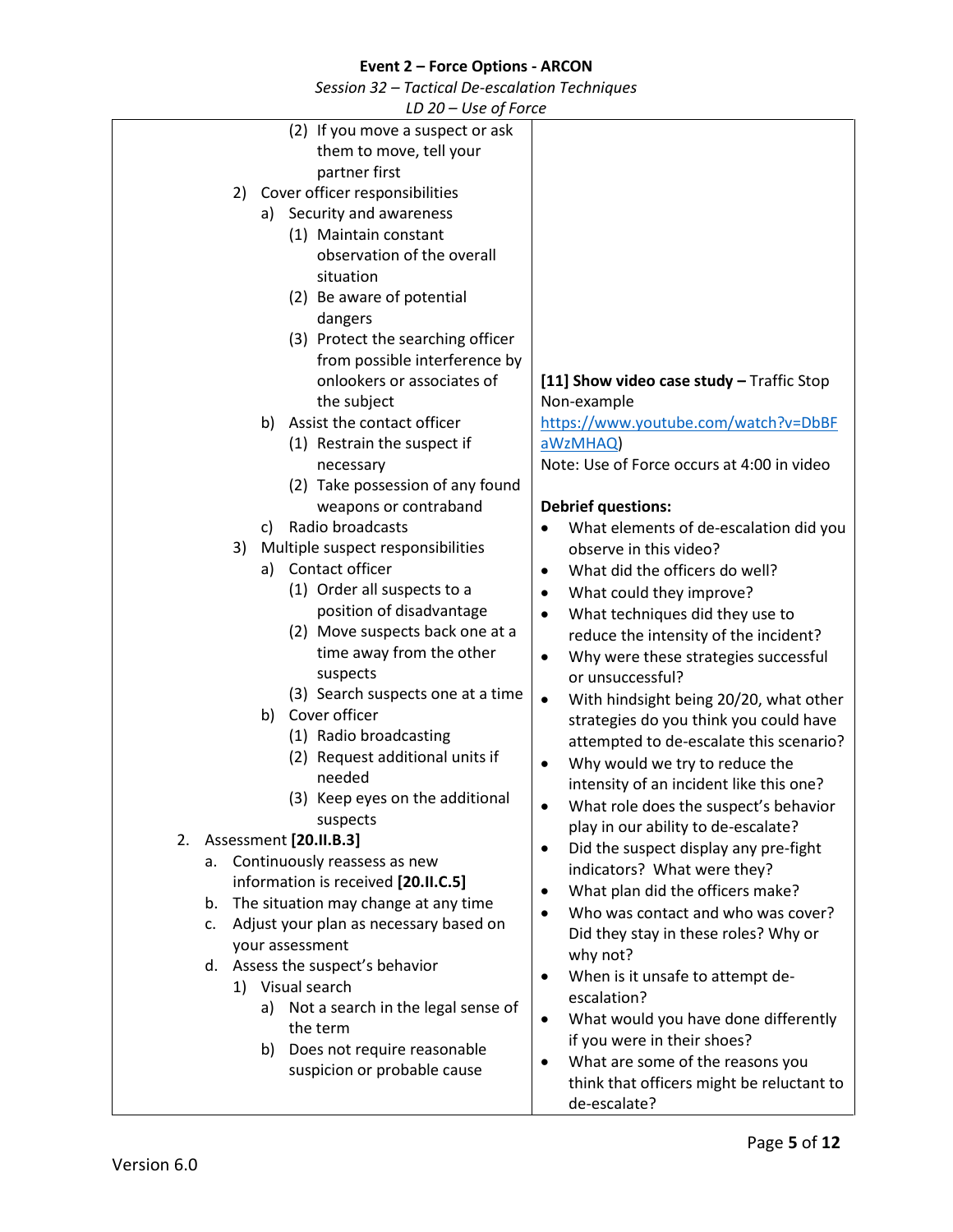| LD 20 - Use of Force                            |                                                    |  |  |  |
|-------------------------------------------------|----------------------------------------------------|--|--|--|
| Part of an officer's general<br>c)              |                                                    |  |  |  |
| awareness                                       |                                                    |  |  |  |
| Areas to be aware of<br>d)                      |                                                    |  |  |  |
| (1) The suspect's clothing                      |                                                    |  |  |  |
| (2) The location of the subject's               |                                                    |  |  |  |
| hands                                           |                                                    |  |  |  |
| (3) The proximity of the subject's              |                                                    |  |  |  |
| obvious or potential weapons                    |                                                    |  |  |  |
| (4) Any additional subjects                     |                                                    |  |  |  |
|                                                 |                                                    |  |  |  |
| (5) Failing to comply with orders               |                                                    |  |  |  |
| Pre-fight indicators<br>2)                      |                                                    |  |  |  |
| Discernable pre-fight indicators<br>a)          |                                                    |  |  |  |
| (1) Closing the distance                        | [12] Show video case study - Police Break          |  |  |  |
| (2) Clenched fists                              | Window with Kids Inside Car                        |  |  |  |
| (3) Tightened jaw/clenched                      | (http://www.dailymail.co.uk/video/news/vi          |  |  |  |
| teeth                                           | deo-1125543/Too-far-Police-break-car-              |  |  |  |
| (4) Use of expletives                           | window-taser-passenger.html)                       |  |  |  |
| Subtle pre-fight indicators<br>b)               |                                                    |  |  |  |
| (1) The adrenaline effect                       |                                                    |  |  |  |
| (2) Erratic head turning                        | <b>Debrief questions:</b>                          |  |  |  |
| (3) Avoiding eye contact                        | What elements of de-escalation did you             |  |  |  |
| (4) Single words/verbal                         | observe in this video?                             |  |  |  |
| compression                                     | What did the officers do well?                     |  |  |  |
| (5) Blading their stance                        | What could they improve?                           |  |  |  |
| (6) Unwarranted smile                           |                                                    |  |  |  |
| (7) Eye widening                                | What techniques did they use to<br>٠               |  |  |  |
| (8) Splaying of arms                            | reduce the intensity of the incident?              |  |  |  |
| (9) Dropping of chin                            | Why were these strategies successful<br>٠          |  |  |  |
|                                                 | or unsuccessful?                                   |  |  |  |
| (10) The pause                                  | With hindsight being 20/20, what other<br>٠        |  |  |  |
| Attempt to assess the motive for the lack<br>e. | strategies do you think you could have             |  |  |  |
| of compliance                                   | attempted to de-escalate this scenario?            |  |  |  |
| 1) Is it a deliberate attempt to resist?        | Why would we try to reduce the<br>٠                |  |  |  |
| 2) Is the suspect attempting to escape?         | intensity of an incident like this one?            |  |  |  |
| Is it an inability to comply due to<br>3)       | What role does the suspect's behavior              |  |  |  |
| present conditions?                             | play in our ability to de-escalate?                |  |  |  |
| Environmental<br>a)                             | Did the suspect display any pre-fight<br>$\bullet$ |  |  |  |
| Physical<br>b)                                  | indicators? What were they?                        |  |  |  |
| Cognitive<br>c)                                 | What plan did the officers make?<br>٠              |  |  |  |
| Other conditions that could limit<br>d)         | Who was contact and who was cover?<br>$\bullet$    |  |  |  |
| the suspect's ability                           |                                                    |  |  |  |
| f.<br>Assess the location                       | Did they stay in these roles? Why or               |  |  |  |
| 1) Awareness, observation, and                  | why not?                                           |  |  |  |
| judgement are key factors to a                  | When is it unsafe to attempt de-<br>٠              |  |  |  |
| thorough assessment of the scene                | escalation?                                        |  |  |  |
| <b>Environmental hazards</b><br>2)              | What would you have done differently               |  |  |  |
| Vehicular or pedestrian traffic<br>a)           | if you were in their shoes?                        |  |  |  |
| Makeshift weapons nearby<br>b)                  |                                                    |  |  |  |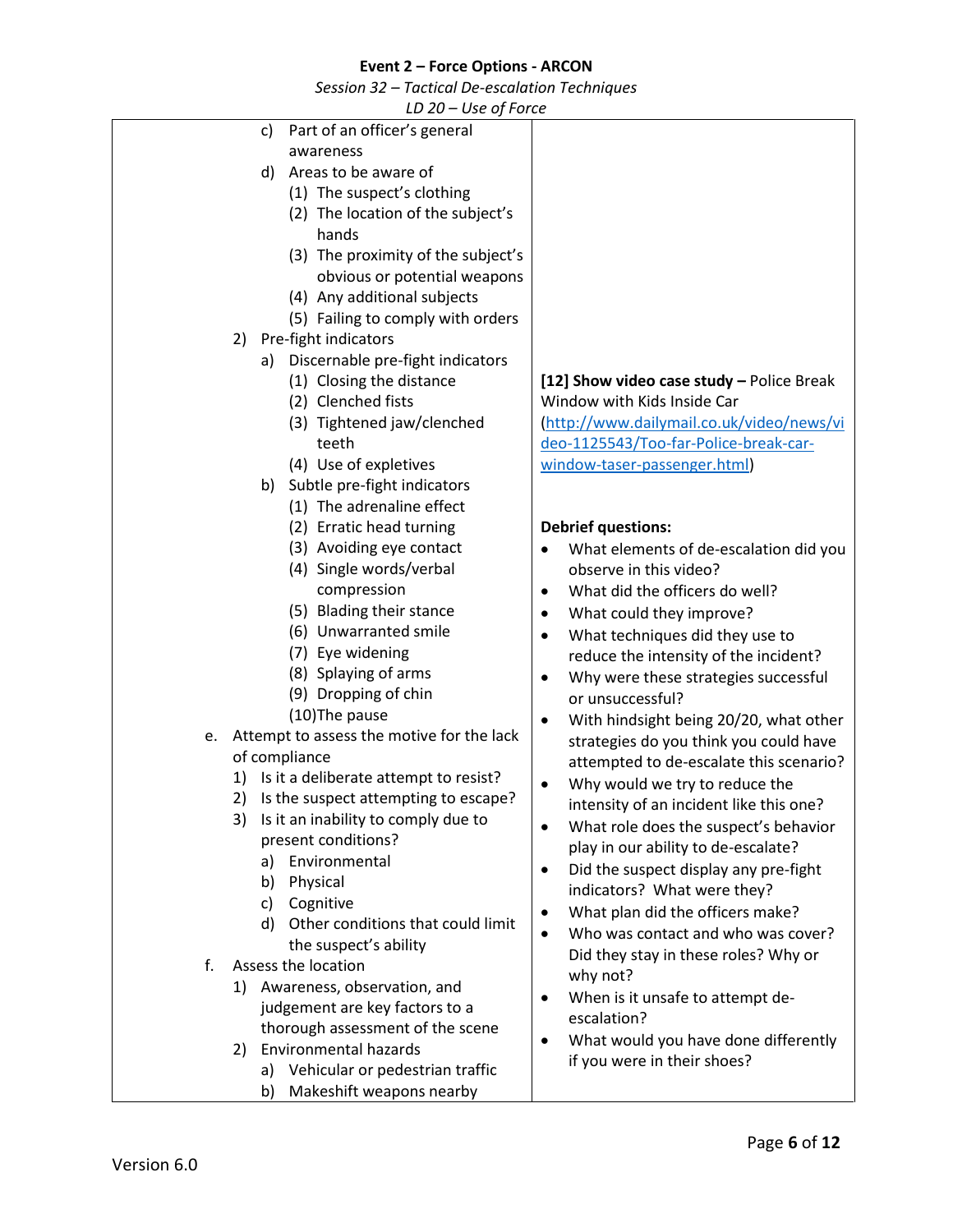*Session 32 – Tactical De-escalation Techniques*

| c) Falling dangers                                | What are some of the reasons you<br>$\bullet$                         |
|---------------------------------------------------|-----------------------------------------------------------------------|
| d) Poor lighting                                  | think that officers might be reluctant to                             |
| Accessibility<br>3)                               | de-escalate?                                                          |
| a) Ingress                                        |                                                                       |
| b) Egress                                         |                                                                       |
| Pets<br>4)                                        |                                                                       |
| 5)<br>Available cover and concealment             |                                                                       |
| Lookouts<br>6)                                    |                                                                       |
| <b>Escape routes</b><br>7)                        |                                                                       |
| Assess victim/s and/or witnesses<br>g.            |                                                                       |
| Evaluate their behavior<br>1)                     |                                                                       |
| Listen to what they say<br>2)                     |                                                                       |
| Do not assume you know the story<br>3)            |                                                                       |
| just because of the type of radio call            |                                                                       |
| Look for visible injuries or obvious<br>4)        |                                                                       |
| signs of violence                                 |                                                                       |
| 5) Observe the behavior of bystanders,            | [13] Show video case study - Calm Maine                               |
| especially in public                              | <b>State Trooper</b>                                                  |
| a) Running                                        | (https://www.youtube.com/watch?v=GXY2                                 |
| b) Screaming                                      | flmfr7Y)                                                              |
| c) Or do they seem unconcerned                    |                                                                       |
| h. Assess your resources                          |                                                                       |
| 1) What do you have                               | <b>Debrief questions:</b>                                             |
| What do you need<br>2)                            | What elements of de-escalation did you                                |
| Adjust your plan accordingly<br>3)                | observe in this video?                                                |
| 3.<br>Time                                        | What did the officers do well?                                        |
| Essential element of de-escalation<br>a.          |                                                                       |
| Allows officers the opportunity to<br>b.          | What could they improve?<br>٠                                         |
| communicate with the suspect                      | What techniques did they use to<br>٠                                  |
| Allows officers the opportunity to refine<br>c.   | reduce the intensity of the incident?                                 |
| tactical plans                                    | Why were these strategies successful<br>$\bullet$<br>or unsuccessful? |
| Allows officers the opportunity to call for<br>d. |                                                                       |
| additional resources                              | With hindsight being 20/20, what other<br>$\bullet$                   |
| Provides an opportunity for the suspect<br>e.     | strategies do you think you could have                                |
| to reconsider his actions and decisions           | attempted to de-escalate this scenario?                               |
| f.<br>Distance plus cover equals time             | Why would we try to reduce the<br>$\bullet$                           |
| Distance<br>1)                                    | intensity of an incident like this one?                               |
| a) Use as much distance as is                     | What role does the suspect's behavior<br>$\bullet$                    |
| reasonable based on the totality                  | play in our ability to de-escalate?                                   |
| of the circumstances                              | Did the suspect display any pre-fight<br>$\bullet$                    |
| (1) Type of radio call                            | indicators? What were they?                                           |
| (2) Every location presents                       | What plan did the officers make?                                      |
| different available distance                      | Who was contact and who was cover?<br>$\bullet$                       |
| (a) Sidewalk                                      | Did they stay in these roles? Why or                                  |
| (b) Parking lot                                   | why not?                                                              |
| (c) Backyard                                      | When is it unsafe to attempt de-                                      |
| (d) Studio apartment                              | escalation?                                                           |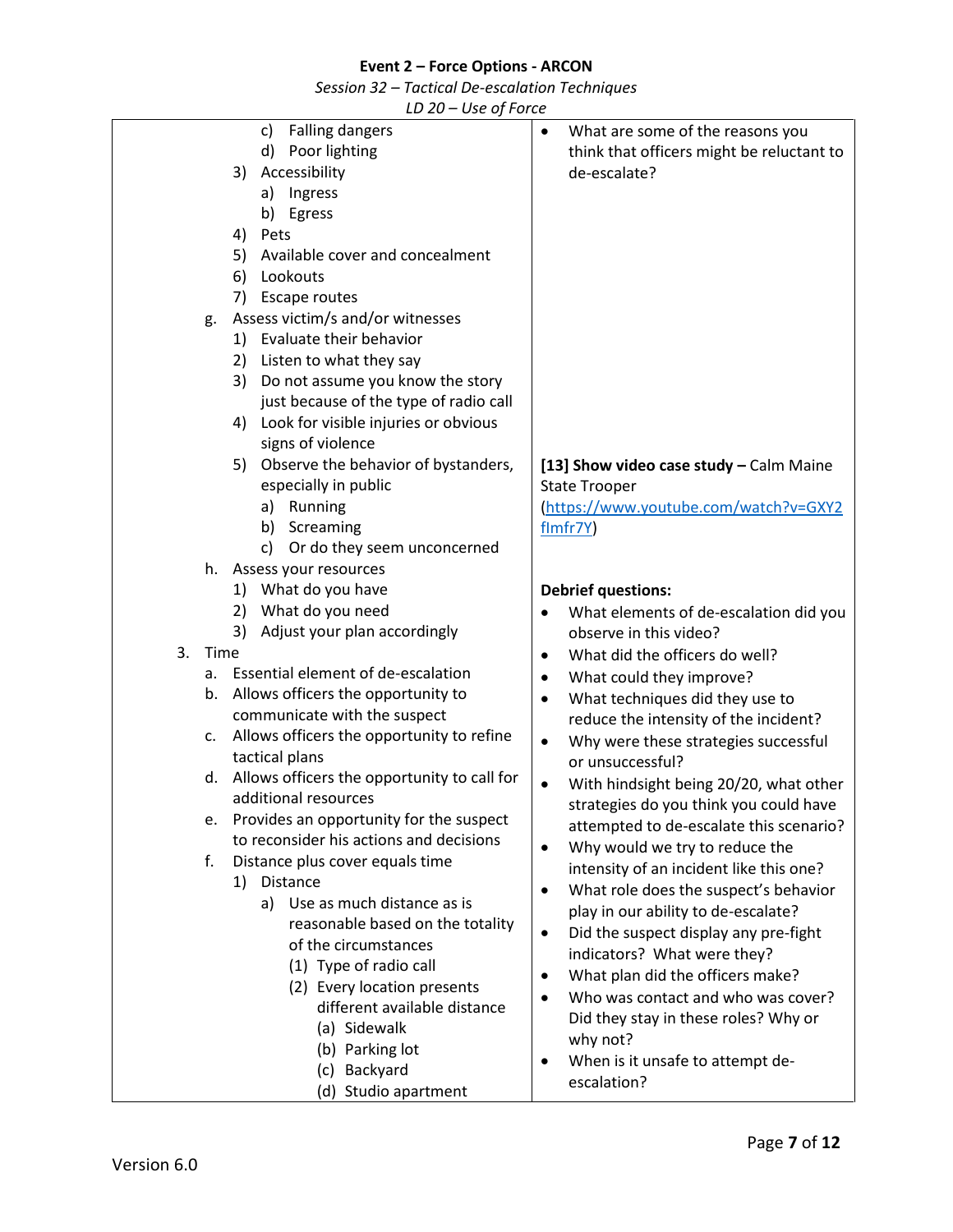|    | LD 20 - Use of Force                                                                                                                                                                                                                                                                                                                                                                                                                                                                                                                                                                                                             |                                                                                                                                                                                                                                                                                                                                                                                                                                                                                                                                                                                                                                                                                                                                                                                                                                                                                                        |
|----|----------------------------------------------------------------------------------------------------------------------------------------------------------------------------------------------------------------------------------------------------------------------------------------------------------------------------------------------------------------------------------------------------------------------------------------------------------------------------------------------------------------------------------------------------------------------------------------------------------------------------------|--------------------------------------------------------------------------------------------------------------------------------------------------------------------------------------------------------------------------------------------------------------------------------------------------------------------------------------------------------------------------------------------------------------------------------------------------------------------------------------------------------------------------------------------------------------------------------------------------------------------------------------------------------------------------------------------------------------------------------------------------------------------------------------------------------------------------------------------------------------------------------------------------------|
|    | (3) Weapons involved<br>(4) Suspect actions<br>(5) Witness or victim statements<br>Something to be aware of, but<br>b)<br>not always feasible<br>When initiating contact, the<br>C)<br>availability of distance should be<br>a consideration in when and<br>where to contact the suspect<br>If a suspect's behavior escalates,<br>d)<br>it may be necessary to create<br>more distance                                                                                                                                                                                                                                           | What would you have done differently<br>$\bullet$<br>if you were in their shoes?<br>What are some of the reasons you<br>$\bullet$<br>think that officers might be reluctant to<br>de-escalate?                                                                                                                                                                                                                                                                                                                                                                                                                                                                                                                                                                                                                                                                                                         |
| 2) | Cover                                                                                                                                                                                                                                                                                                                                                                                                                                                                                                                                                                                                                            |                                                                                                                                                                                                                                                                                                                                                                                                                                                                                                                                                                                                                                                                                                                                                                                                                                                                                                        |
|    | Cover refers to a physical barrier<br>a)<br>that could stop a bullet<br>Allows officers to increase their<br>b)<br>personal safety<br>Concealment is not necessarily<br>C)<br>cover                                                                                                                                                                                                                                                                                                                                                                                                                                              | [14] Show video case study - Patience with<br>Drunk Man<br>(https://youtu.be/Om6L q4oe74)                                                                                                                                                                                                                                                                                                                                                                                                                                                                                                                                                                                                                                                                                                                                                                                                              |
|    | (1) Keeps the officer out of sight<br>(2) But still vulnerable to a bullet<br>(3) May still be effective as a<br>tactical strategy and a<br>component of de-escalation                                                                                                                                                                                                                                                                                                                                                                                                                                                           | <b>Debrief questions:</b><br>What are your initial thoughts and<br>$\bullet$<br>impressions of this incident?<br>Do you like how the officer responded?<br>$\bullet$<br>Why or why not?                                                                                                                                                                                                                                                                                                                                                                                                                                                                                                                                                                                                                                                                                                                |
| 3) | Distance management strategies<br>during a physical altercation<br>Whoever controls the distance<br>a)<br>controls the damage<br>b) Creating distance<br>(1) Use proper stances and<br>patterns of movement<br>(a) Do not turn your back on<br>the suspect<br>(b) Do not cross your feet<br>(c) Maintain base and<br>balance whenever<br>possible<br>(2) Stay outside of the effective<br>striking range of the suspect<br>(a) Double arm distance<br>minimum<br>(b) More distance is<br>desirable, if feasible<br>(3) Utilize a force option to<br>create the necessary distance<br>(a) Strikes and kicks<br>(b) Impact weapons | Were his actions reasonable? Why or<br>$\bullet$<br>why not?<br>What do you think he did well?<br>$\bullet$<br>What could he have done better?<br>$\bullet$<br>Do you think he used use good tactics?<br>$\bullet$<br>Why or why not?<br>Do you think he was safe? Why or why<br>not?<br>What can you discern about this<br>officer's ego based on this encounter?<br>Why do you think he was so confident?<br>$\bullet$<br>If the suspect had attacked him and<br>٠<br>hurt him would we be critiquing this<br>incident any differently?<br>Is it dangerous for us to teach officers<br>$\bullet$<br>this type of behavior? Why or why not?<br>What do we mean when we say that<br>$\bullet$<br>we want you to be competent and<br>confident?<br>Based on what you see in the video, do<br>you think this officer is competent to<br>defend himself and others if the need<br>arises? Why or why not? |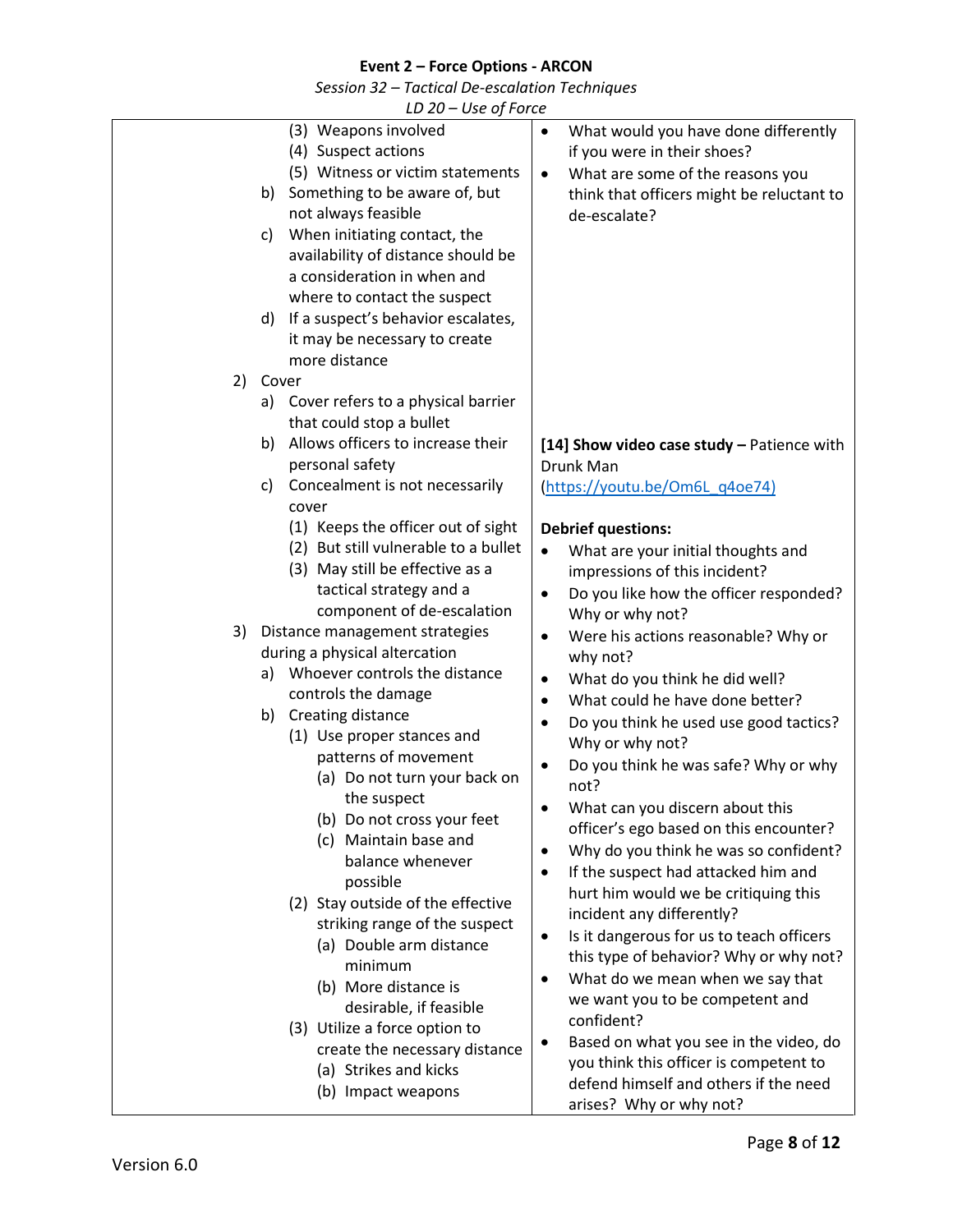|                            | LD 20 - Use of Force                                                                                                                                                                                                                                                                                                                                                                                                                                                                                                                                                                                                                                                                                                                                                                                                                                                |                                                                                                                                                                                                                                                                       |
|----------------------------|---------------------------------------------------------------------------------------------------------------------------------------------------------------------------------------------------------------------------------------------------------------------------------------------------------------------------------------------------------------------------------------------------------------------------------------------------------------------------------------------------------------------------------------------------------------------------------------------------------------------------------------------------------------------------------------------------------------------------------------------------------------------------------------------------------------------------------------------------------------------|-----------------------------------------------------------------------------------------------------------------------------------------------------------------------------------------------------------------------------------------------------------------------|
|                            | (c) Push off and use patterns<br>of movement<br>Closing distance<br>c)<br>(1) Based on the suspect's<br>actions and behavior<br>(2) It may not be possible to<br>create distance<br>(3) Should be used when the<br>suspect's actions place<br>officers within their effective<br>striking range<br>(4) When creating distance is not<br>feasible                                                                                                                                                                                                                                                                                                                                                                                                                                                                                                                    | What actions make you feel that he<br>was confident and competent?<br>Why is it so important to have both<br>٠<br>confidence and competence?<br>What are the dangers of confidence<br>٠<br>without competence?<br>How can becoming competent help<br>your confidence? |
| 4.<br>а.<br>2)<br>4)<br>b. | environment<br>(b) The nature of the initial<br>contact<br>(c) The number of suspects<br>(d) Size, stature, and speed<br>of the suspect<br>(e) Type of aggression the<br>suspect uses<br>(5) Examples of closing the<br>distance<br>(a) Clinch control when a<br>suspect attacks with<br>punches<br>(b) Sprawl and take the back<br>when a suspect attempts<br>to tackle an officer<br>(c) Body lock control from<br>various positions on the<br>bottom of a ground fight<br>(d) Team takedown of an<br>unarmed, combative<br>suspect<br>(e) Overtaking and catching<br>a fleeing suspect<br>Redeployment and or containment<br>Can afford officers the added benefit of<br>time and distance<br>1) Reassess<br>Communicate<br>Request additional resources<br>3)<br>Deploy other tactics<br>May reduce the likelihood of injury to<br>both the public and officers |                                                                                                                                                                                                                                                                       |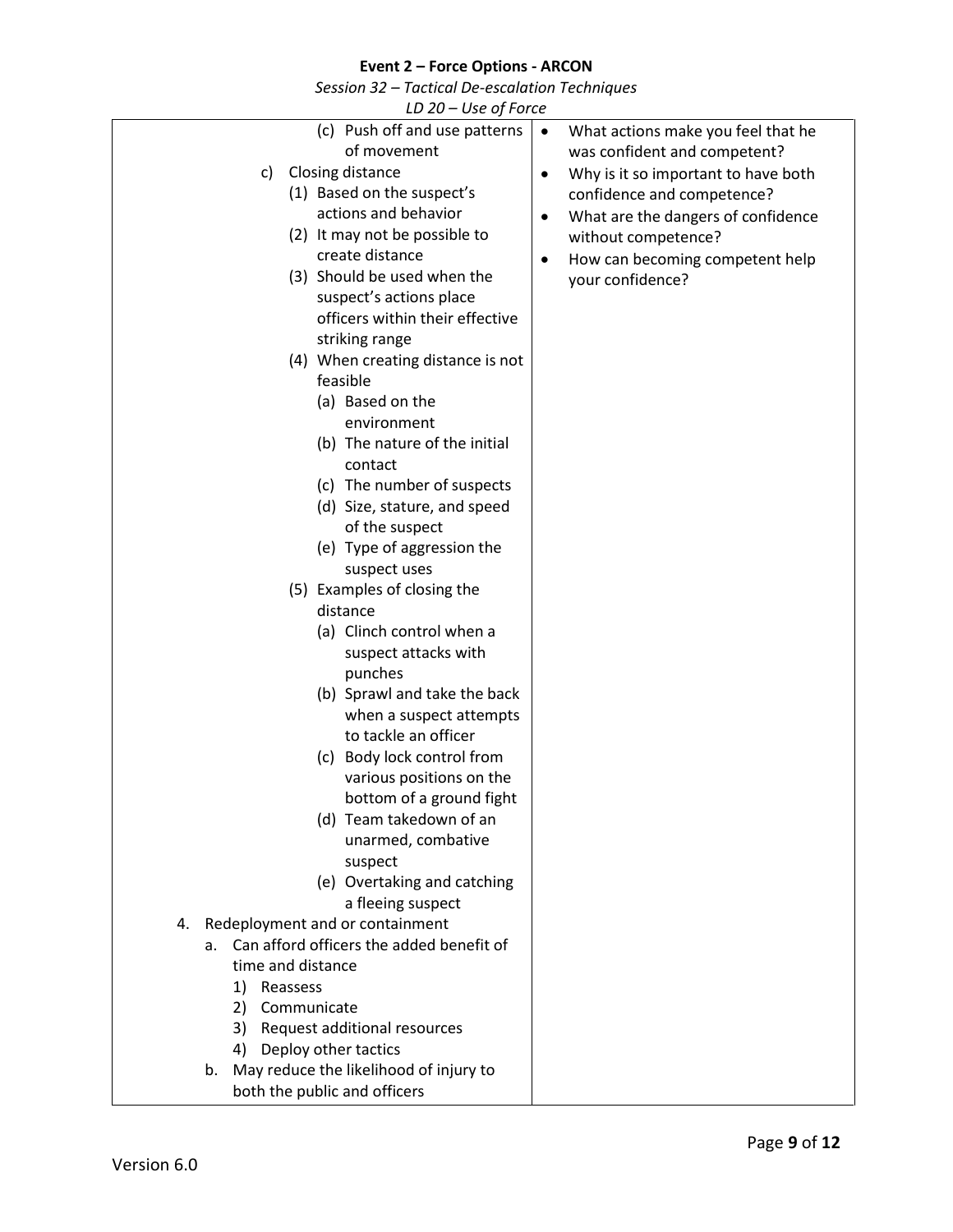*Session 32 – Tactical De-escalation Techniques*

|    |                |       | $20 - 036$ UJ FORCE                        |
|----|----------------|-------|--------------------------------------------|
|    | c.             |       | May mitigate any potential ongoing         |
|    |                |       | threats                                    |
|    |                |       | d. Redeployment should not enable a        |
|    |                |       | subject to gain a tactical advantage, arm  |
|    |                |       | himself/herself, or flee and pose a        |
|    |                |       | greater danger to the public or officers   |
| 5. |                |       | Other resources                            |
|    |                |       | a. Added personnel                         |
|    |                |       | 1) Additional unit request                 |
|    |                | 2)    | Backup                                     |
|    |                | 3)    | Help call                                  |
|    |                |       | 4) Air unit                                |
|    |                |       | 5) Supervisor request                      |
|    | b <sub>1</sub> | Tools |                                            |
|    |                | 1)    | Beanbag shotgun                            |
|    |                | 2)    | Taser                                      |
|    |                | 3)    | <b>Breaching tools</b>                     |
|    |                | 4)    | Patrol rifle                               |
|    |                | 5)    | Slug shotgun                               |
| 6. |                |       | Lines of communication [20.II.E]           |
|    |                |       | a. Every situation is fluid and unique and |
|    |                |       | requires ongoing communication             |
|    | b.             |       | Radio communication                        |
|    |                |       | 1) Request initial information from RTO    |
|    |                |       | [20.11.C.1]                                |
|    |                |       | 2) Request additional resources if         |
|    |                |       | necessary                                  |
|    |                | 3)    | Go code 6                                  |
|    |                | 4)    | Request for additional units, backup,      |
|    |                |       | help, or a supervisor                      |
|    |                | 5)    | Using a tac channel to disseminate         |
|    |                |       | plans or communicate with other            |
|    |                |       | officers on scene is an option             |
|    | c.             |       | Officer to officer communication           |
|    |                | 1)    | Form tactical plans                        |
|    |                | 2)    | Disseminate information                    |
|    |                | 3)    | Keeps officers well organized,             |
|    |                |       | professional, and working as a team        |
|    |                |       | May influence suspect not to flee<br>a)    |
|    |                |       | May influence suspect not to<br>b)         |
|    |                |       | fight                                      |
|    |                | 4)    | May slow down the incident, creating       |
|    |                |       | time to plan                               |
|    |                | 5)    | Responding with a coordinated              |
|    |                |       | approach is not possible without           |
|    |                |       | good officer to officer                    |
|    |                |       | communication                              |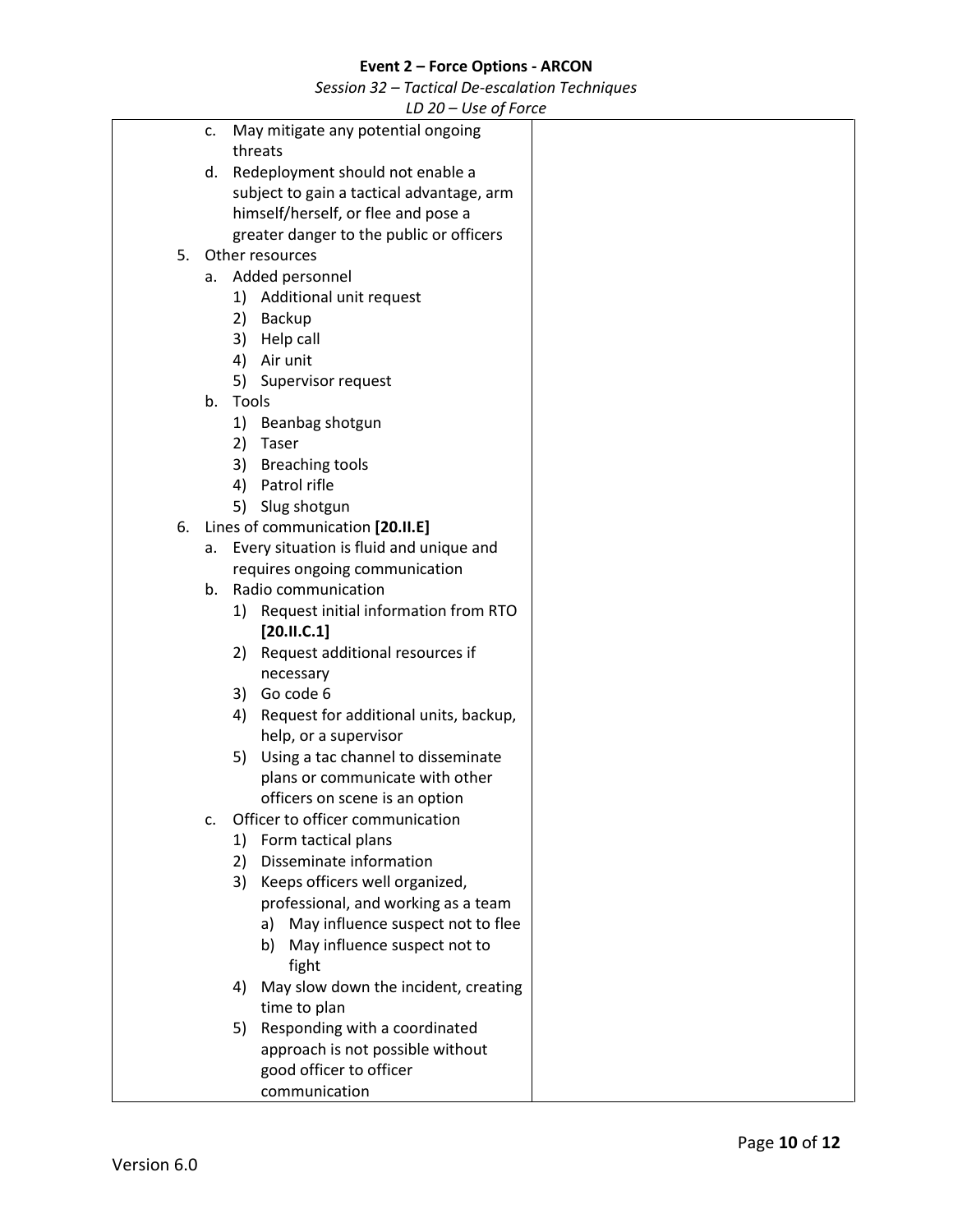*Session 32 – Tactical De-escalation Techniques*

| LD ZU – USE UJ FUILE                                 |                                             |
|------------------------------------------------------|---------------------------------------------|
| This also includes communicating<br>6)               |                                             |
| with the supervisor on scene and the                 |                                             |
| incident commander, if one is                        |                                             |
| designated                                           |                                             |
|                                                      |                                             |
| Subject/suspect communication<br>d.                  |                                             |
| <b>Active listening</b><br>1)                        |                                             |
| Verbal warnings<br>2)                                |                                             |
| 3) Persuasion                                        |                                             |
| 4)<br>Defusing                                       |                                             |
| Empathy<br>5)                                        |                                             |
| Redirecting<br>6)                                    |                                             |
| Advisements<br>7)                                    |                                             |
| <b>Building rapport</b><br>8)                        |                                             |
|                                                      |                                             |
| 9) Asking open ended questions                       |                                             |
| 10) Giving clear and direct orders                   |                                             |
| Victim/witness communication<br>e.                   |                                             |
| 1) Can provide accurate and up to the                |                                             |
| minute information                                   |                                             |
| Use the same communication skills as<br>2)           |                                             |
| when talking to a suspect                            |                                             |
| Do not assume they will tell you<br>3)               |                                             |
| everything                                           |                                             |
| You get more information when you<br>4)              |                                             |
|                                                      |                                             |
| build a rapport and demonstrate                      |                                             |
| empathy                                              |                                             |
| 5) "Just the facts, ma'am" is not the                |                                             |
| best approach                                        |                                             |
| Sometimes witnesses may be part of<br>6)             |                                             |
| the problem and officer's may need                   |                                             |
| to use communication skills to                       |                                             |
| control the situation                                |                                             |
| H. De-escalation is not always a viable option [15]  | [15] Repeat: Using force does not mean      |
| Tactical situations vary greatly<br>1.               | that tactical de-escalations have failed or |
| There is no single solution to resolving every<br>2. | were not used. In many circumstances,       |
| incident                                             |                                             |
|                                                      | using decisive force quickly is the most    |
| There are situations that cannot be de-<br>3.        | effective technique to reduce the intensity |
| escalated, however, using force does not             | of the encounter and mitigate the need for  |
| automatically signify that the situation was         | a higher level of force.                    |
| not de-escalated                                     |                                             |
| Some situations require an immediate<br>a.           |                                             |
| response                                             |                                             |
| 1) Using force does not mean that                    |                                             |
| tactical de-escalations have failed or               |                                             |
| were not used                                        |                                             |
| In many circumstances, using<br>2)                   |                                             |
|                                                      |                                             |
| decisive force quickly is the most                   |                                             |
| effective technique to reduce the                    |                                             |